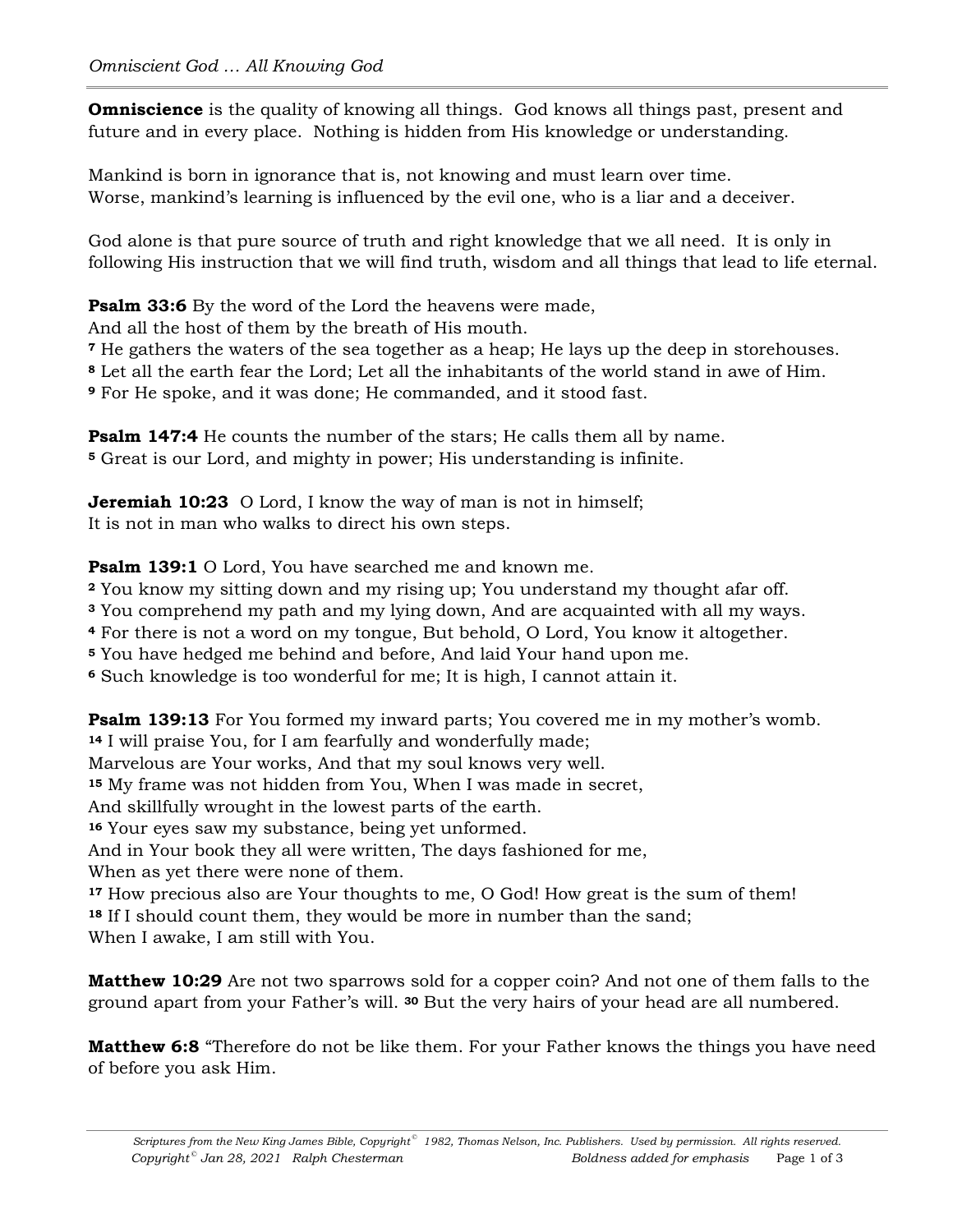**Psalm 33:13** The Lord looks from heaven; He sees all the sons of men. **<sup>14</sup>** From the place of His dwelling He looks On all the inhabitants of the earth; **<sup>15</sup>** He fashions their hearts individually; He considers all their works.

**Acts 1:24** And they prayed and said, "You, O Lord, who know the hearts of all, show which of these two You have chosen

**Psalm 44:21** Would not God search this out? For He knows the secrets of the heart.

**1 John 3:20** For if our heart condemns us, God is greater than our heart, and knows all things.

**Hebrews 4:13** And there is no creature hidden from His sight, but all things are naked and open to the eyes of Him to whom we must give account.

**Job 28:20** "From where then does wisdom come? And where is the place of understanding? **<sup>21</sup>** It is hidden from the eyes of all living, And concealed from the birds of the air.

**<sup>22</sup>** Destruction and Death say, 'We have heard a report about it with our ears.'

**<sup>23</sup>** God understands its way, And He knows its place.

**<sup>24</sup>** For He looks to the ends of the earth, And sees under the whole heavens,

**Job 37:16** Do you know how the clouds are balanced, Those wondrous works of Him who is perfect in knowledge?

**Isaiah 40: 12** Who has measured the waters in the hollow of His hand, Measured heaven with a span And calculated the dust of the earth in a measure? Weighed the mountains in scales And the hills in a balance? **<sup>13</sup>** Who has directed the Spirit of the Lord, Or as His counselor has taught Him? **<sup>14</sup>** With whom did He take counsel, and who instructed Him, And taught Him in the path of justice? Who taught Him knowledge, And showed Him the way of understanding?

**Isaiah 40:28** Have you not known? Have you not heard? The everlasting God, the Lord, The Creator of the ends of the earth, Neither faints nor is weary. His understanding is unsearchable.

**Isaiah 46:9** Remember the former things of old,

For I am God, and there is no other; I am God, and there is none like Me, **<sup>10</sup>** Declaring the end from the beginning, And from ancient times things that are not yet done, Saying, My counsel shall stand, And I will do all My pleasure,'

**Job 34:21** "For His eyes are on the ways of man, And He sees all his steps. **<sup>22</sup>** There is no darkness nor shadow of death Where the workers of iniquity may hide themselves.